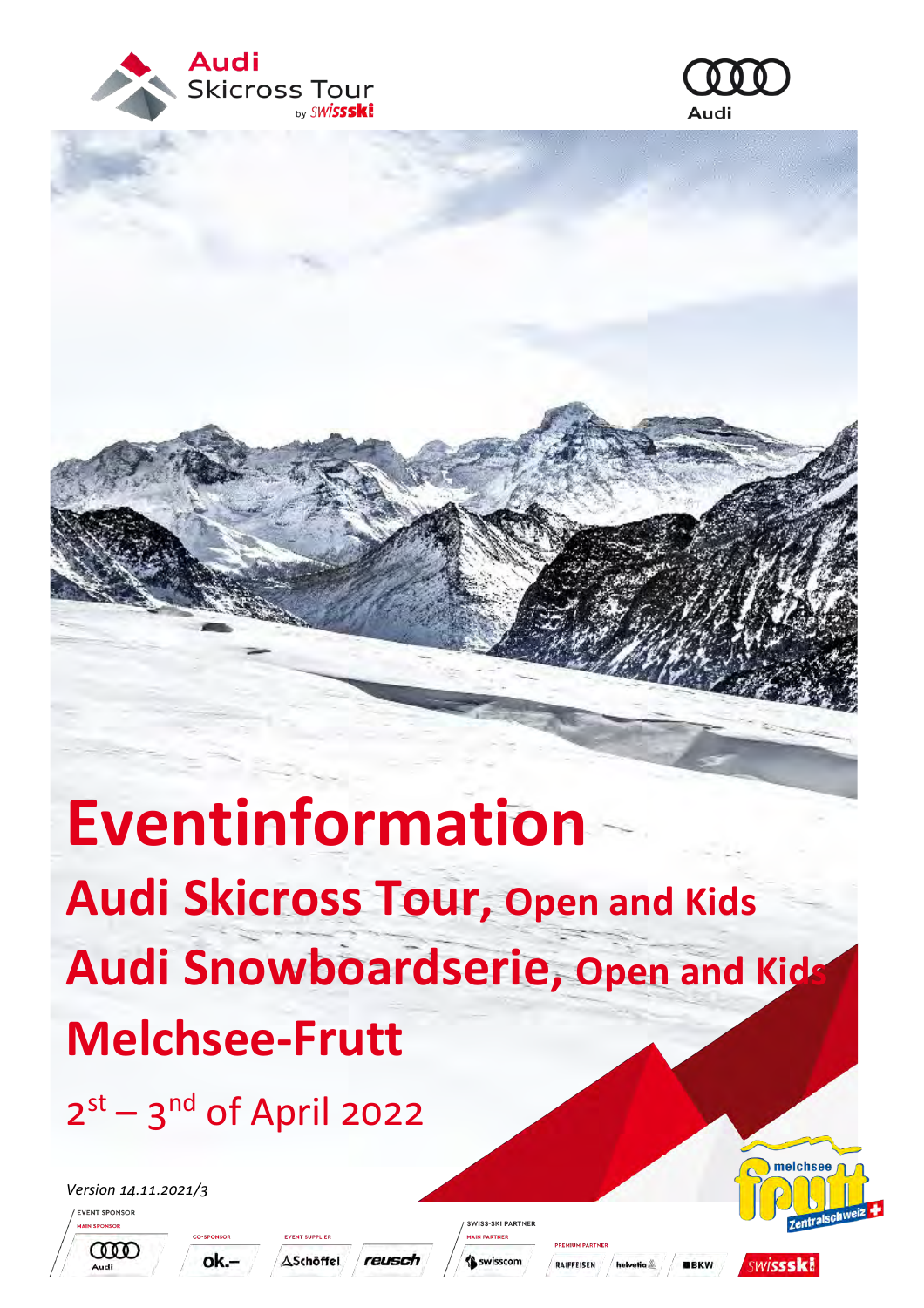### **# Welcome /** *Willkommen*

We are stoked to welcome all teams and athletes at the Audi Skicross Tour! "For reasons of readability, the masculine form has been chosen in the text; nevertheless, the information refers to members of both genders."

*Wir freuen uns alle Teams und Athleten an der Audi Skicross Tour begrüssen zu dürfen! «Aus Gründen der Lesbarkeit wurde im Text die männliche Form gewählt, gleichwohl beziehen sich die Angaben auf Angehörige beider Geschlechter.»* 

### **# IMPORTANT COVID-19 /** *WICHTIG COVID- 19*

### We ask all athletes, coaches and officials to not attend the Event in case of Covid-19 symptoms:

- $\triangleright$  respiratory problems
- $\triangleright$  fever
- $\triangleright$  loss of smell and/or taste
- $\triangleright$  any flu-like symptoms

*Wir bitten sämtliche Athleten\*innen und Coaches bei Covid-19 Symptomen dem Event fernzubleiben:*

- *Atembeschwerden*
- *Fieber*
- *Verlust des Geruchs- und/oder Geschmackssinns*
- *sonstige grippeähnliche Symptome*

### **# Categories /** *Kategorien*

| Date / Datum           | Level / Stufe   | Categories /<br>Kategorien | Date of birth / Jahrgang                 |
|------------------------|-----------------|----------------------------|------------------------------------------|
| Saturday/ Samstag,     | <b>Skicross</b> | Women all*                 | 2005 & older, with & without FIS license |
| 02.04.2022             | Open & Kids /   | Men Open*                  | 2000 & older                             |
|                        | Open & Kids     | Men U21 Open*              | $2001 - 2005$                            |
|                        |                 | Men / Men U21 lic.*        | 2005 & older, with FIS license           |
| SX & SBX               |                 | U <sub>16</sub> Women*     | $2006 - 2008$                            |
| <b>Open &amp; Kids</b> |                 | $U16$ Men <sup>*</sup>     | $2006 - 2008$                            |
|                        |                 | U <sub>13</sub> Women*     | $2009 - 2012$                            |
|                        |                 | U <sub>13</sub> Men*       | $2009 - 2012$                            |
|                        |                 |                            |                                          |
|                        | with            | <b>SB Women</b>            | 2006 & older, with & without FIS license |
|                        | Snowboardcross  | SB Men                     | 2006 & older, with & without FIS license |
|                        |                 | SB U15 Women               | $2007 - 2012$ only one cat               |
|                        |                 | SB U15 Men                 | 2007 - 2012 only one cat                 |
|                        |                 |                            |                                          |
| Sunday / Sonntag,      | <b>Skicross</b> | Women all*                 | 2005 & older, with & without FIS license |
| 03.04.2022             | Open & Kids /   | Men Open*                  | 2000 & older                             |
|                        | Open & Kids     | Men U21 Open*              | $2001 - 2005$                            |
| <b>Only SX</b>         |                 | Men / Men U21 lic.*        | 2005 & older, with FIS license           |
| <b>Open &amp; Kids</b> | without         | U <sub>16</sub> Women*     | $2006 - 2008$                            |
|                        | Snowboard       | $U16$ Men*                 | $2006 - 2008$                            |
|                        |                 | U <sub>13</sub> Women*     | $2009 - 2012$                            |
|                        |                 | $U13$ Men*                 | $2009 - 2012$                            |
|                        |                 |                            |                                          |

\*Counts for the Audi Skicross Tour Ranking / *zählt für die Audi Skicross Tourwertung*





**EVENT SUPPLIER ASchöffel** reusch SWISS-SKI PARTNER **AIN PARTNER** swisscom

**PREMIUM PARTNE** 

RAIFFEISEN



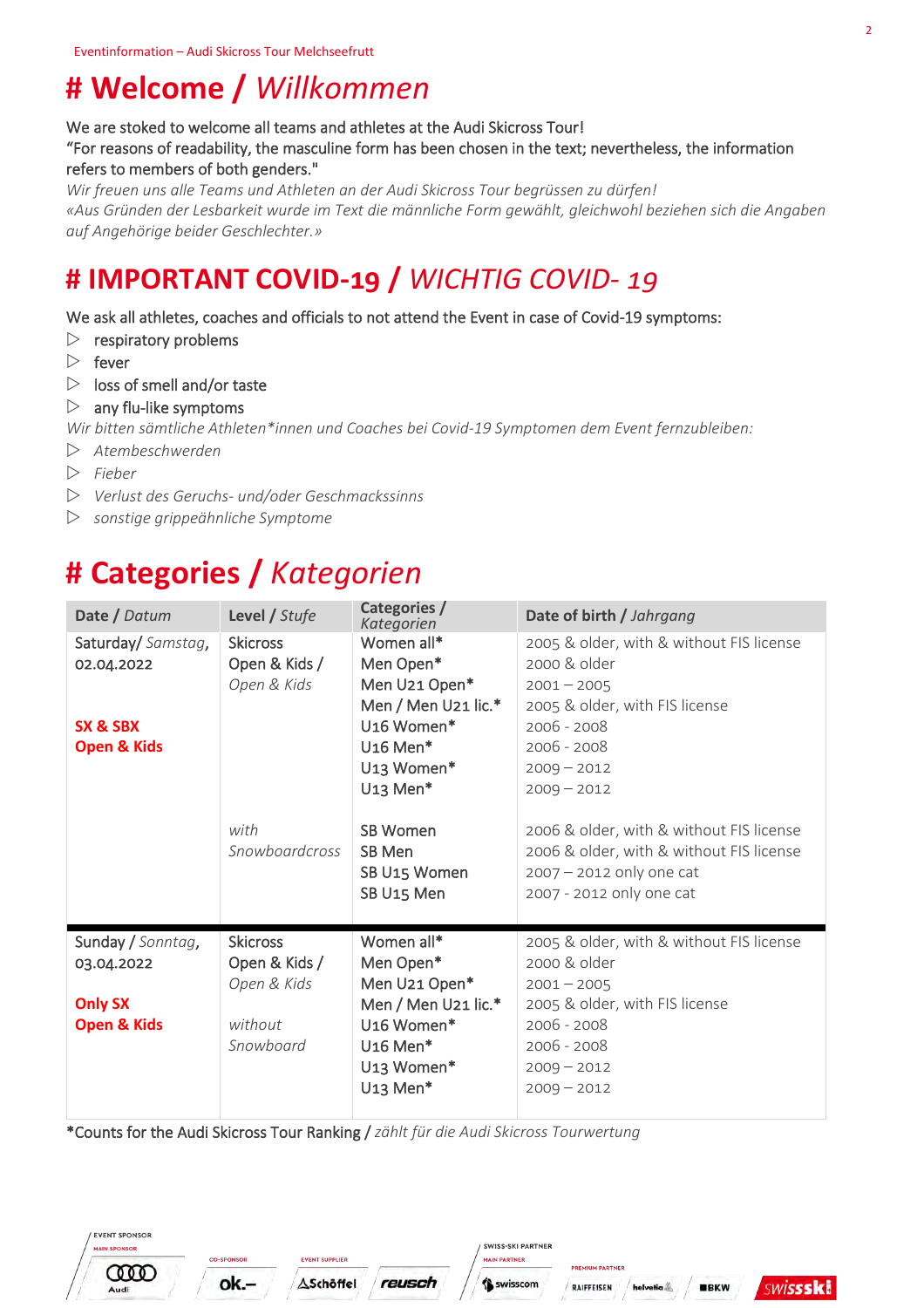## **# Program & Timetable /** *Programm & Zeitplan*

| Date / Datum                    | Time / Zeit          | Event                                                                                                                                                                         | Location / Ort                                    |  |
|---------------------------------|----------------------|-------------------------------------------------------------------------------------------------------------------------------------------------------------------------------|---------------------------------------------------|--|
| Saturay/ Samstag,<br>02.04.2022 | 07:30-08:00<br>08:00 | Lift ticket<br>First Gondola Stöckalp, 20 min to<br>Distelboden                                                                                                               | Express ticket office:<br>Bottom station Stöckalp |  |
| SX & SBX<br>Open & Kids         | 08:00-08:45          | <b>Bib distribution</b><br>First Lift Erzegg, 8' Min to the Start                                                                                                             | Race Office, Restaurant<br>Distelboden, Erzegg    |  |
|                                 | 09:00-09:30          | Inspection: entry until 09:20                                                                                                                                                 | Erzegg                                            |  |
|                                 | 09:40-10:45          | Training all (1 or 2 runs per rider)                                                                                                                                          |                                                   |  |
|                                 | 11:00-14:00          | Holistic KO format<br>128/64/32/16/8/4 (heats with 4)<br>5604.3.2.1 random draw procedure<br>5604.1.1 most current Tour points list<br>5501.2 qualification heat round        |                                                   |  |
|                                 | 14:30                | Price Giving SX & SBX                                                                                                                                                         | Finish Area                                       |  |
|                                 |                      |                                                                                                                                                                               |                                                   |  |
| Sunday / Sonntag,<br>03.04.2022 | 07:30-08:00<br>08:00 | Lift ticket<br>First Gondola Stöckalp, 20 min to<br>Distelboden                                                                                                               | Express ticket office:<br>Bottom station Stöckalp |  |
| <b>Only SX</b><br>Open & Kids   | 08:00-08:45          | <b>Bib distribution</b><br>First Lift Erzegg, 8' Min to the Start                                                                                                             | Race Office, Restaurant<br>Distelboden, Erzegg    |  |
|                                 | 09:00-09:30          | Inspection: entry until 09:20                                                                                                                                                 | Erzegg                                            |  |
|                                 | 09:40-10:45          | Training all (1 runs per rider)                                                                                                                                               |                                                   |  |
|                                 | 11:00-14:00          | <b>Holistic KO format</b><br>128/64/32/16/8/4 (heats with 4)<br>5604.3.2.1 random draw procedure<br>5604.1.1 most current Tour points list<br>5501.2 qualification heat round |                                                   |  |

The Organising Committee reserves the right to change the schedule and the race format depending on snow conditions, weather, or by the decision of the competition jury.

*Das Organisationskomitee behält sich das Recht vor, den Zeitplan und das Rennformat in Abhängigkeit von den Schneeverhältnissen, dem Wetter oder durch die Entscheidung der Wettkampf-Jury zu ändern.*

### **# Registration accreditation /** *Anmeldung Akkreditierung*

#### Competitors & Coaches, support staff

- $\triangleright$  must register online: [www.audiskicross.ch](http://www.audiskicross.ch/) | Snowboard www.audisnowboardseries.ch Deadline: 31th of March 2022, 12h am
- $\triangleright$  Attention: We only accept online inscriptions and online payments (also for coaches and staff)!
- $\triangleright$  All (athletes / coaches / staff / physio etc.) must be registered with their family name, first name, mobile number and email address. Event protection concept of Swiss-Ski due to Covid-19 must be strictly hold on to and instructions must be followed.
- $\triangleright$  It's forbidden to pass on or sell discounted tickets to third parties / other people!

#### Wettkämpfer & Coaches, Betreuer

| / EVENT SPONSOR<br><b>MAIN SPONSOR</b> |                   |                       |        | / SWISS-SKI PARTNER |                        |          |             |  |
|----------------------------------------|-------------------|-----------------------|--------|---------------------|------------------------|----------|-------------|--|
|                                        | <b>CO-SPONSOR</b> | <b>EVENT SUPPLIER</b> |        | <b>MAIN PARTNER</b> | <b>PREMIUM PARTNER</b> |          |             |  |
| Audi                                   | ok.               | Schöffel              | reusch | <b>SWisscom</b>     | RAIFFEISEN             | helvetia | <b>BBKW</b> |  |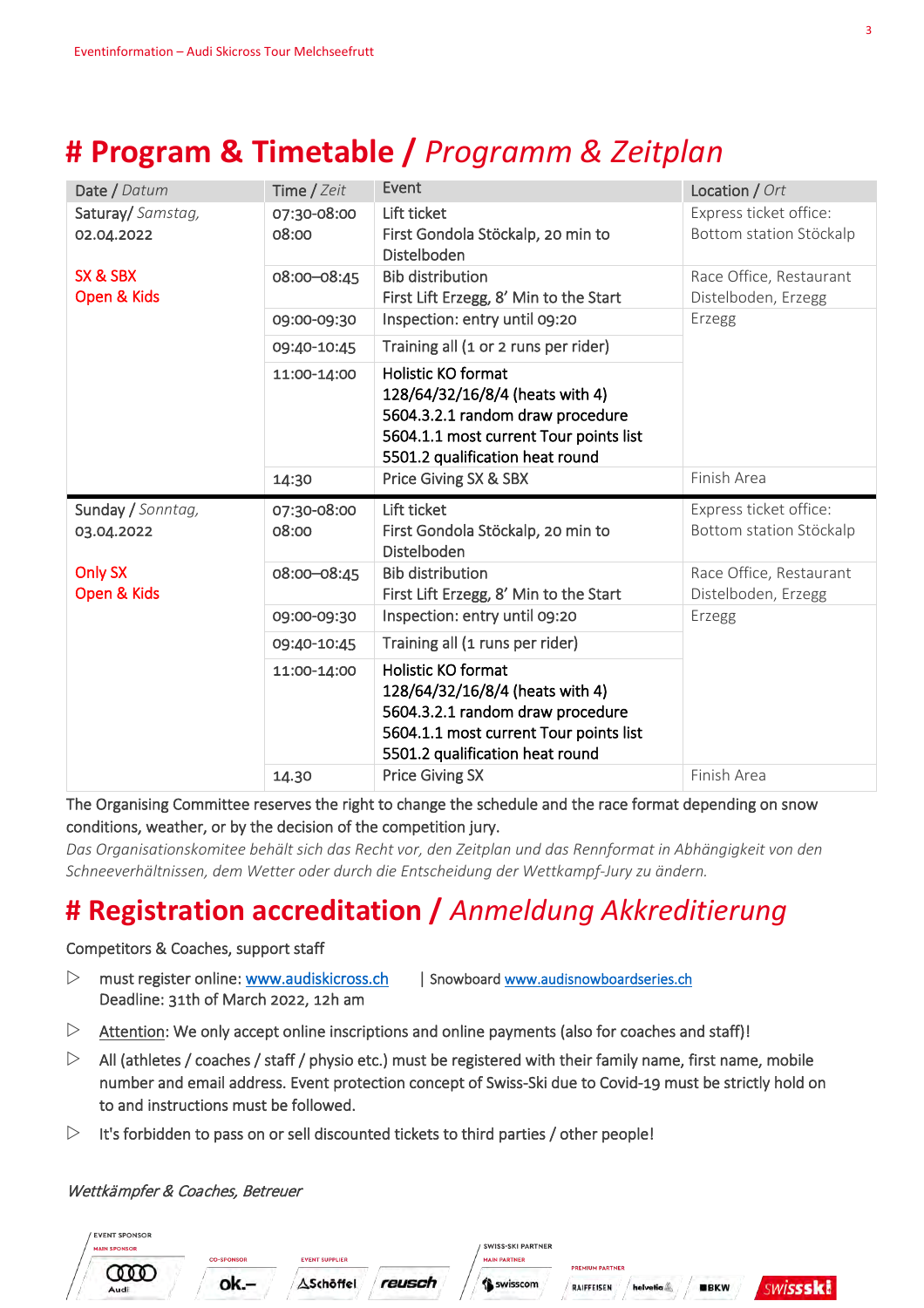#### Eventinformation – Audi Skicross Tour Melchseefrutt

 *müssen sich online anmelden*: *[www.audiskicross.ch](http://www.audiskicross.ch/)* | Snowboar[d www.audisnowboardseries.ch](http://www.audisnowboardseries.ch/) Meldeschluss: 31. März 2022, 12 Uhr

- Achtung*: Wir akzeptieren nur Online-Anmeldungen und Online-Zahlungen (auch für Coaches und Betreuer)!*
- *Alle (Athleten / Trainer / Mitarbeiter / Physiotherapeuten usw.) müssen mit ihrem Nachnamen, Vornamen, ihrer Handynummer und ihrer E-Mail-Adresse angemeldet sein. Das Veranstaltungsschutzkonzept von Swiss-Ski aufgrund von Covid-19 ist strikte einzuhalten und die Anweisungen sind zu befolgen.*
- *Die Weitergabe oder der Verkauf von ermässigten Tickets an Dritte / andere Personen ist verboten*

### **# Start- & Ticket-Fees /** *Einschreibe- & Ticket-Gebühr*

#### Open & Kids / *Open & Kids /* Ski- & Snowboardcross

| <b>Competitors</b><br>Wettkämpfer                                                                                            | <b>Starting Fee</b><br>Einschreibe-Gebühr | <b>Ticket Price</b><br><b>Ticket Preis</b> |  |
|------------------------------------------------------------------------------------------------------------------------------|-------------------------------------------|--------------------------------------------|--|
| Adults & U21 (2005 & older)                                                                                                  | CHF 40 .- per athlete/race                | CHF 30.- no deposit                        |  |
| Erwachsene & U21 (2005 & älter)                                                                                              | CHF 40.- pro Athlet/Rennen                | CHF 30.- kein Depot                        |  |
| U16 (2006 - 2012)                                                                                                            | CHF 30 .- per athlete/race                | CHF 20 .- no deposit                       |  |
|                                                                                                                              | CHF 30.- pro Athlet/Rennen                | CHF20.- kein Depot                         |  |
| Coaches & attendants                                                                                                         | only pre-ordering CHF 30 .- no deposit    |                                            |  |
| Trainer & Betreuer                                                                                                           | nur auf Vorbestellung CHF 30.- kein Depot |                                            |  |
| If you arrive the evening before, you must buy a ticket for the evening. you must pay separately at the<br>mountain railway. |                                           |                                            |  |

*Bei Anreise am Vorabend muss eine Abendkarte gelöst werden, direkt zusätzlich bei Bergbahn separat zu bezahlen.*

### **# Race Office /** *Rennbüro*

*For tickets / für Tickets >* Express ticket office / *Express Kasse:* Bottom station Stöckalp

| Contact / Kontakt                                    | +41 78 896 02 44                                                                                | info@fem-service.ch |  |
|------------------------------------------------------|-------------------------------------------------------------------------------------------------|---------------------|--|
| Located at / Standort<br>For Bibs / für Startnummern | Restaurant Distelboden by the chairlift Erzegg<br>Restaurant Distelboden beim Sessellift Erzegg |                     |  |
| Opening hours /<br>Öffnungszeiten                    | Saturday / Sunday<br>08:00-08:45<br>Samstag / Sonntag                                           |                     |  |

### **# Livestream > FEM Live App**





FEM App Android FEM App IOS



### **# Regulations & Insurance /** *Regeln & Versicherung*

With the registration everyone acknowledges the rules (competitions and Covid-19) and that his equipment (e.g. no race dress Exception \*), helmet and back protector are obligatory, etc.) correspond to the regulations, which are laid down in the competition regulations (WR). The competitor is characterized by fair play and follows the instructions of the competition jury. Insurance is the responsibility of the participants. The organizer declines any liability towards competitors and third parties.

\*) New: For the U16 categories and lower the alpine race dress is allowed.

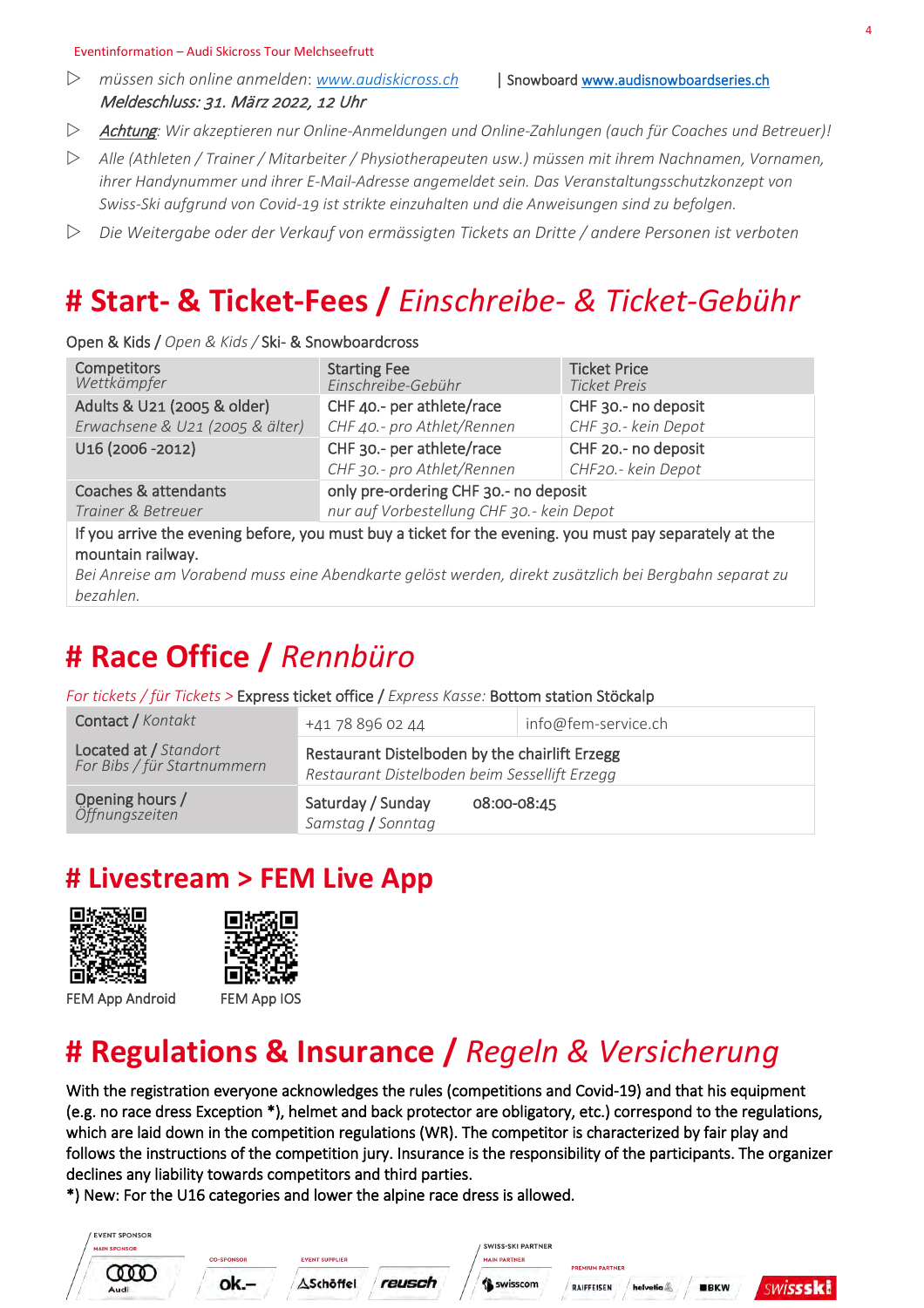#### Eventinformation – Audi Skicross Tour Melchseefrutt

*Mit der Anmeldung anerkennt jeder die Regeln (Wettkampf und Covid-19) und dass seine Ausrüstung (z.B. kein Renndress Ausnahme \*), Helm und Rückenprotektor sind obligatorisch, etc.) den Vorschriften entspricht, die im Wettkampfs-Reglement (WR) festgelegt sind. Der Teilnehmer zeichnet sich durch Fairplay aus und folgt den Anweisungen der Wettkampfs-Jury. Die Versicherung liegt in der Verantwortung der Teilnehmer. Der Veranstalter lehnt jede Haftung gegenüber Wettbewerbern und Dritten ab.*

\*) Neu: Für die U16 Kategorien und tiefere ist das alpine Renndress erlaubt*.* 

### **# Contact /** *Kontakt*

| Race Director / Rennleiter | Didi Waldspurger  | +41 79 445 51 52  | dieter.waldspurger@swiss-ski.ch |
|----------------------------|-------------------|-------------------|---------------------------------|
| Project Assistant /        | Nikos Karpathakis | +41 79 434 46 66. | nikos.karpathakis@swiss-ski.ch  |
| Projektassistent           |                   |                   |                                 |

### **# Social Media & Website**

| You will find all pictures of the event here. |                            |  |
|-----------------------------------------------|----------------------------|--|
| Website                                       | www.audiskicross.ch        |  |
| Instagram                                     | audiskicross               |  |
| Facebook                                      | Audi Skicross by Swiss-Ski |  |

*Du findest alle Bilder zum Even[t hier.](https://swissski.canto.global/v/medienportal/folder/KF488?from=fitView&scrollTo=0&gOrderProp=name&gSortingForward=false&display=fitView&viewIndex=0)*

Do not forget to follow and tag us! Folge und verlinke uns auf deinen Bildern!

### **# Parking**

Parking area by the station Melchsee-Frutt, Stöckalp is not free parking. *Parkieren bei der Talstation Melchsee-Frutt, Stöckalp, kostenpflichtig.*

### **# Accommodation /** *Unterkunft*

If you have any questions, please contact: / *Bei Fragen wenden Sie sich bitte an:*

Melchsee-Frutt Tourism +41 41 669 70 60 [info@melchsee-frutt.ch](mailto:info@melchsee-frutt.ch) [www.melchsee-frutt.ch](http://www.melchsee-frutt.ch/)

Sportcamp Melchtal, Fruttstrasse 36 6067 Melchtal

+41 41 669 72 00 [info@sportcamp.ch](mailto:info@sportcamp.ch) [www.sportcamp.ch](http://www.sportcamp.ch/) Directly in front of the bottom station Stöckalp

**EVENT SPONSOR HAIN SPONSOL COOD** Audi

ok.-





**PREMIUM PARTNE** 

**RAIFFEISEN** helvetia.



**BBKW**